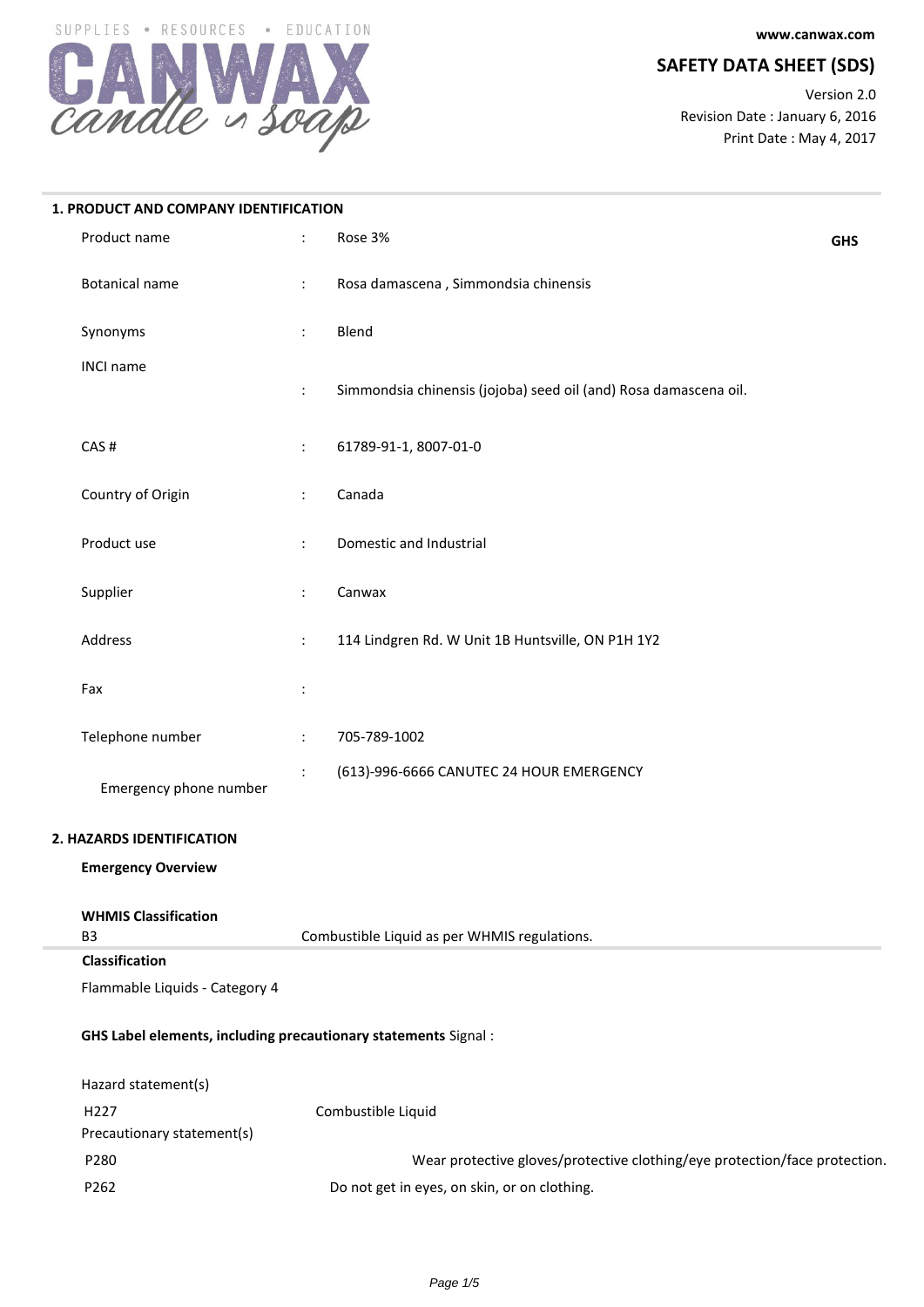#### **HMIS Classification & Potential Health Effects**

## **HMIS Ratings**

Health : 1, Flammability : 1, Physical Hazard : 0, Personal protection : C

#### **Skin**

May cause allergic reaction.

## **Eyes**

May cause slight irritation

#### **Ingestion**

May be harmful if swallowed.

| 3. COMPOSITION / INFORMATION INGREDIENTS |           |       |               |
|------------------------------------------|-----------|-------|---------------|
| Product Name                             | CAS NO    | EC NO | Concentration |
| Rose Bulgaria Absolute                   | 8007-01-0 |       | 3%            |

#### **4. FIRST AID MEASURES**

#### **Eye contact**

Immediately flush eyes with plenty of cool water for at least 15 minutes. Get medical attention if irritation occurs.

#### **Skin contact**

Remove contaminated clothing. Wash area with soap and water. If irritation occurs, get medical attention.

## **Inhalation**

If inhaled, removed to fresh air. Get medical attention if symptoms appear.

#### **Ingestion**

Seek medical attention or contact local poison control center.

#### **5. FIRE FIGHTING MEASURES**

#### **Suitable extinguishing media**

Foam. Dry Powder. Carbon dioxide.

## **Special protective equipment and precautions for fire-fighters**

Wear proper protective equipment. Exercise caution when fighting any chemical fire. Use water spray or fog for cooling exposed containers.

## **Special hazards arising from the substance or its combustible products**

Hazardous decomposition products may be formed at extreme heat or if burned.

## **Resulting gases** Carbon oxides.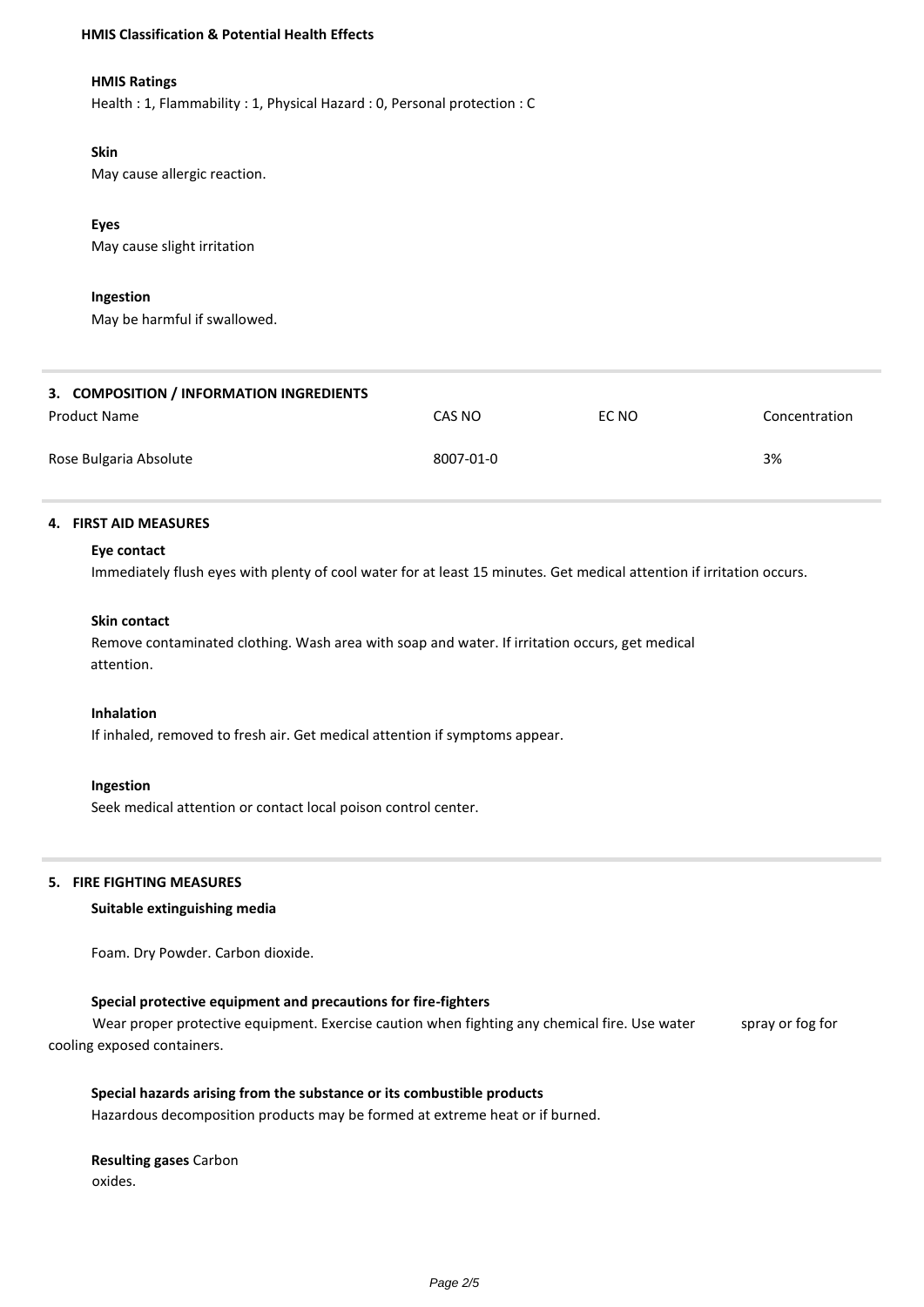#### **6. ACCIDENTAL RELEASE MEASURES**

#### **Personal precautions, protective equipment and emergency procedures.**

Equip clean crew with proper protection. Respiratory protection equipment may be necessary.

#### **Environmental precautions**

Prevent entry to sewers and public waters. Notify authorities if product enters sewers or public waters.

#### **Methods and materials for containment and cleaning up**

Clean up any spills as soon as possible, using an absorbent material to collect it. Use suitable disposal containers.

#### **7. HANDLING AND STORAGE**

#### **Precautions for safe handling**

No direct lighting. No smoking. Ensure prompt removal from eyes, skin and clothing. Wash hands and other exposed areas with mild soap and water before eating, drinking or smoking and when leaving work. Handle in accordance with good industrial hygiene and safety procedures.

#### **Conditions for safe storage, including any incompatibilities**

Provide local exhaust or general room ventilation to minimize dust and/or vapour concentrations. Keep container closed when not in use.

#### **8. EXPOSURE CONTROLS AND PERSONAL PROTECTION**

#### **Eyes**

Use tightly sealed goggles.

#### **Skin**

If skin contact or contamination of clothing is likely, protective clothing should be worn. Use protective gloves.

#### **Respiratory**

In case of insufficient ventilation, wear suitable respiratory equipment.

## **9. PHYSICAL AND CHEMICAL PROPERTIES**

| Appearance       | $\bullet$<br>$\cdot$ | Golden yellow to orange liquid.                  |
|------------------|----------------------|--------------------------------------------------|
| Odor             | $\bullet$            | Characteristic sweet rose odor.                  |
| Flash point      | $\bullet$<br>$\cdot$ | Greater than 100°C.                              |
| Relative density | ÷                    | $0.870 - 0.990$ @ 20°C                           |
| Solubility (ies) | ٠<br>$\bullet$       | Soluble in alcohol and oils. Insoluble in water. |

#### **10. STABILITY AND REACTIVITY**

**Reactivity**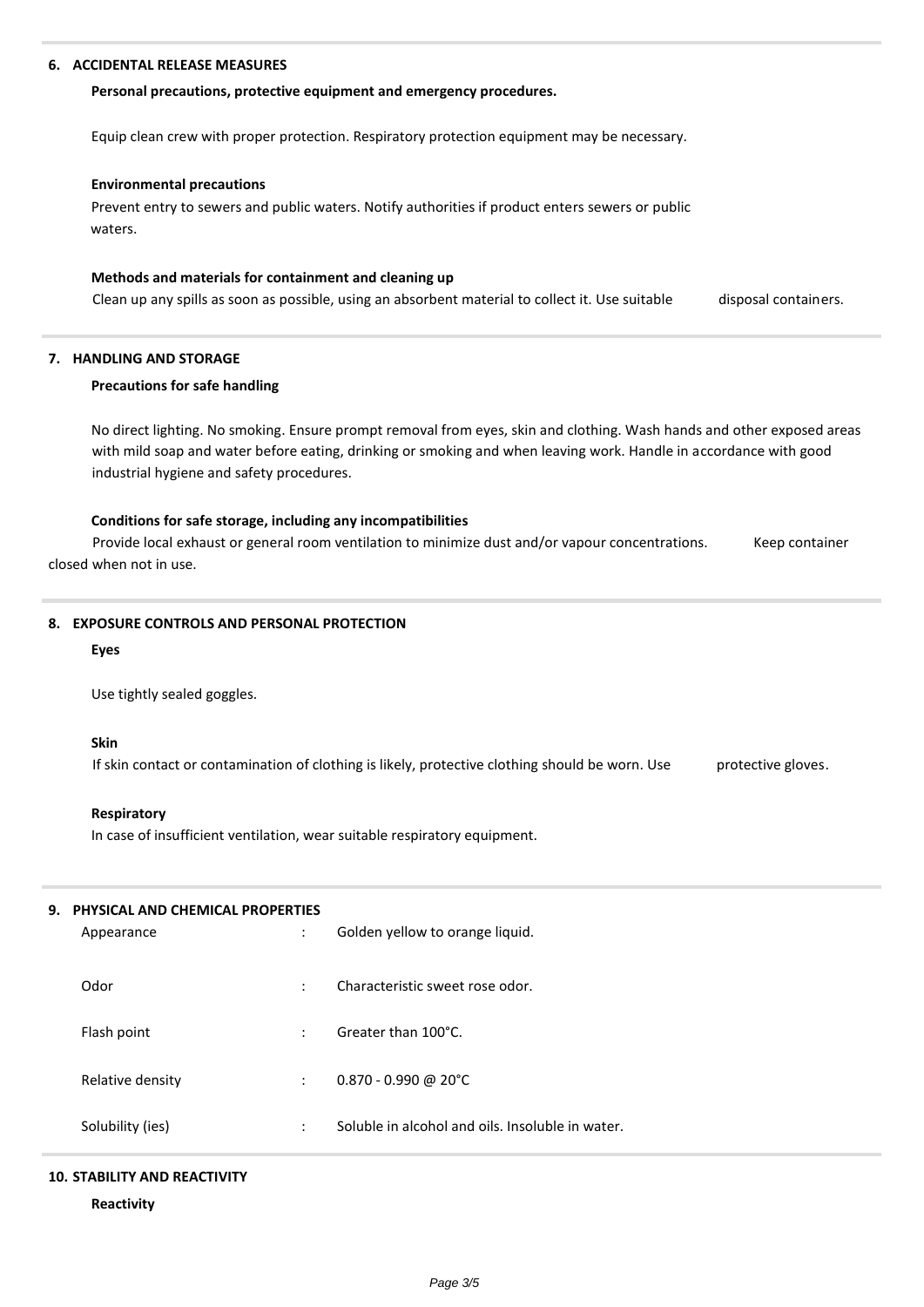This material presents no significant reactivity hazard. **Chemical stability** Chemically stable.

**Possibility of hazardous reactions** Hazardous polymerization will not occur.

**Conditions to avoid**

Avoid sparks, flame and other heat sources.

**Incompatible materials** Strong oxidizing agents.

**Hazardous decomposition products** Carbon Oxides.

## **11. TOXICOLOGICAL INFORMATION**

## **Acute toxicity**

Not available.

## **Inhalation**

Inhalation of high concentrations of vapor may result in irritation of eyes, nose and throat, headache, nausea, and dizziness.

#### **Skin contact**

Adverse skin effects should be prevented by normal care and personal hygiene.

## **Eye contact**

Possible irritation should be prevented by wearing safety glasses.

## **12. ECOLOGICAL INFORMATION**

#### **Ecotoxicity**

Avoid any pollution of ground, surface or underground water.

**Persistence and degradability** Not available.

**Bio - accumulative potential** Not available.

**Mobility in soil** Not available.

**Other adverse effects** Not available.